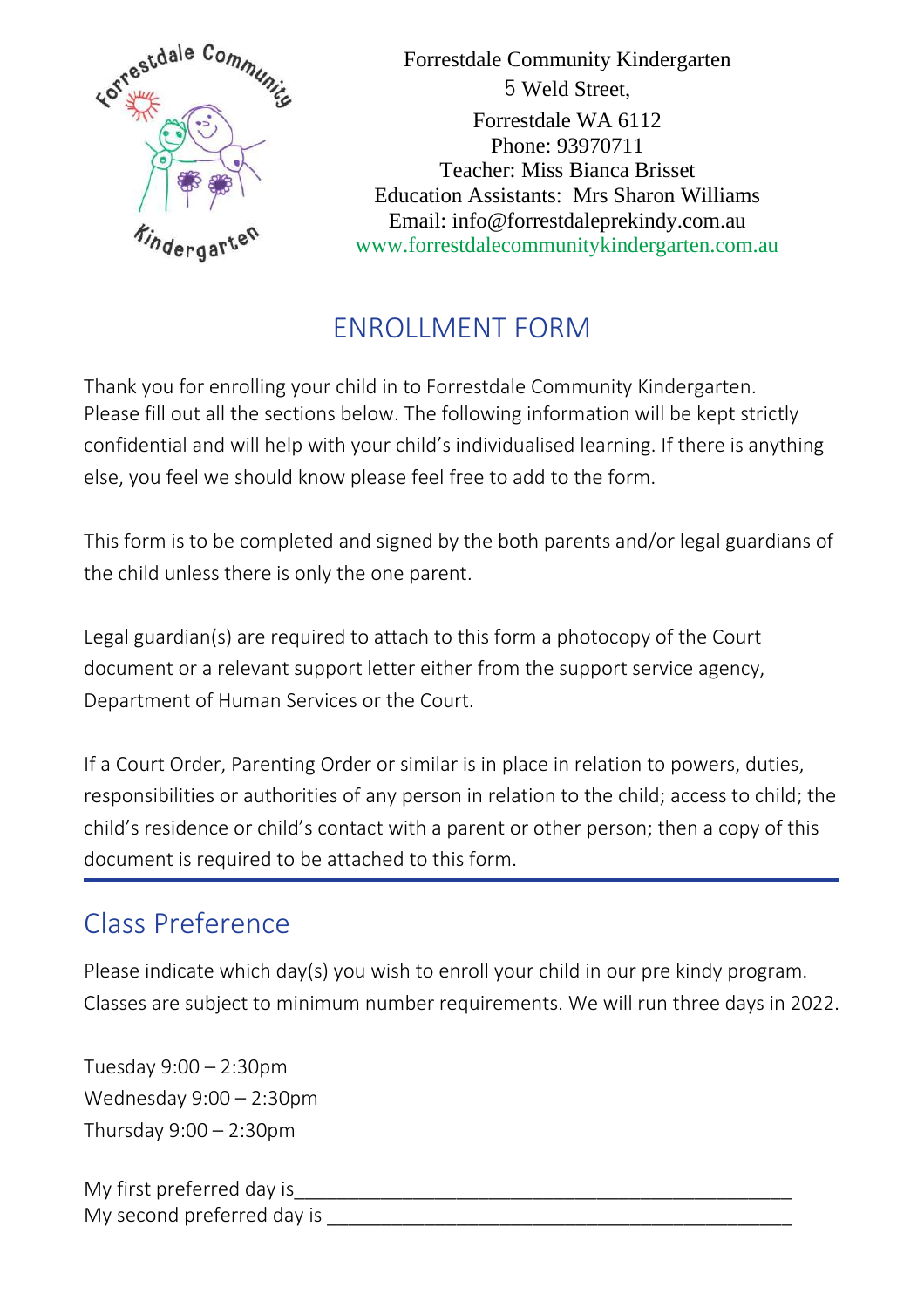# Child's Details

| Full Name:                         |                                  |
|------------------------------------|----------------------------------|
| Preferred Name:                    | Gender:                          |
| Date of Birth:                     | *Please attach Birth Certificate |
| Address:                           |                                  |
|                                    |                                  |
| Language(s) spoken at home:        |                                  |
| Ethic Group / Cultural Background: |                                  |

## Parent Guardian 1 Details

| Preferred Name: _____________________ | Gender <u>: ________________________________</u>                                                                                                                                                                                     |
|---------------------------------------|--------------------------------------------------------------------------------------------------------------------------------------------------------------------------------------------------------------------------------------|
|                                       |                                                                                                                                                                                                                                      |
|                                       |                                                                                                                                                                                                                                      |
| Home phone: _________________         |                                                                                                                                                                                                                                      |
|                                       | Email: No. 2014 - Email: No. 2014 - Email: No. 2014 - Email: No. 2014 - Email: No. 2014 - Email: No. 2014 - Email: No. 2014 - Email: No. 2014 - Email: No. 2014 - Email: No. 2014 - Email: No. 2014 - Email: No. 2014 - Email:       |
|                                       |                                                                                                                                                                                                                                      |
|                                       | Address: <u>Address: Address: Address: Address: Address: Address: Address: Address: Address: Address: Address: Address: Address: Address: Address: Address: Address: Address: Address: Address: Address: Address: Address: Addre</u> |
|                                       |                                                                                                                                                                                                                                      |
|                                       |                                                                                                                                                                                                                                      |
|                                       |                                                                                                                                                                                                                                      |
|                                       |                                                                                                                                                                                                                                      |

## Parent Guardian 2 Details

| Preferred Name: ___________________<br>Gender: __________________ |                                      |  |
|-------------------------------------------------------------------|--------------------------------------|--|
|                                                                   |                                      |  |
|                                                                   |                                      |  |
| Home phone: _________________                                     |                                      |  |
|                                                                   |                                      |  |
|                                                                   |                                      |  |
|                                                                   |                                      |  |
| Work phone: ________________________                              |                                      |  |
| Country of Birth: <u>_______________________</u>                  | Marital Status: <u>_____________</u> |  |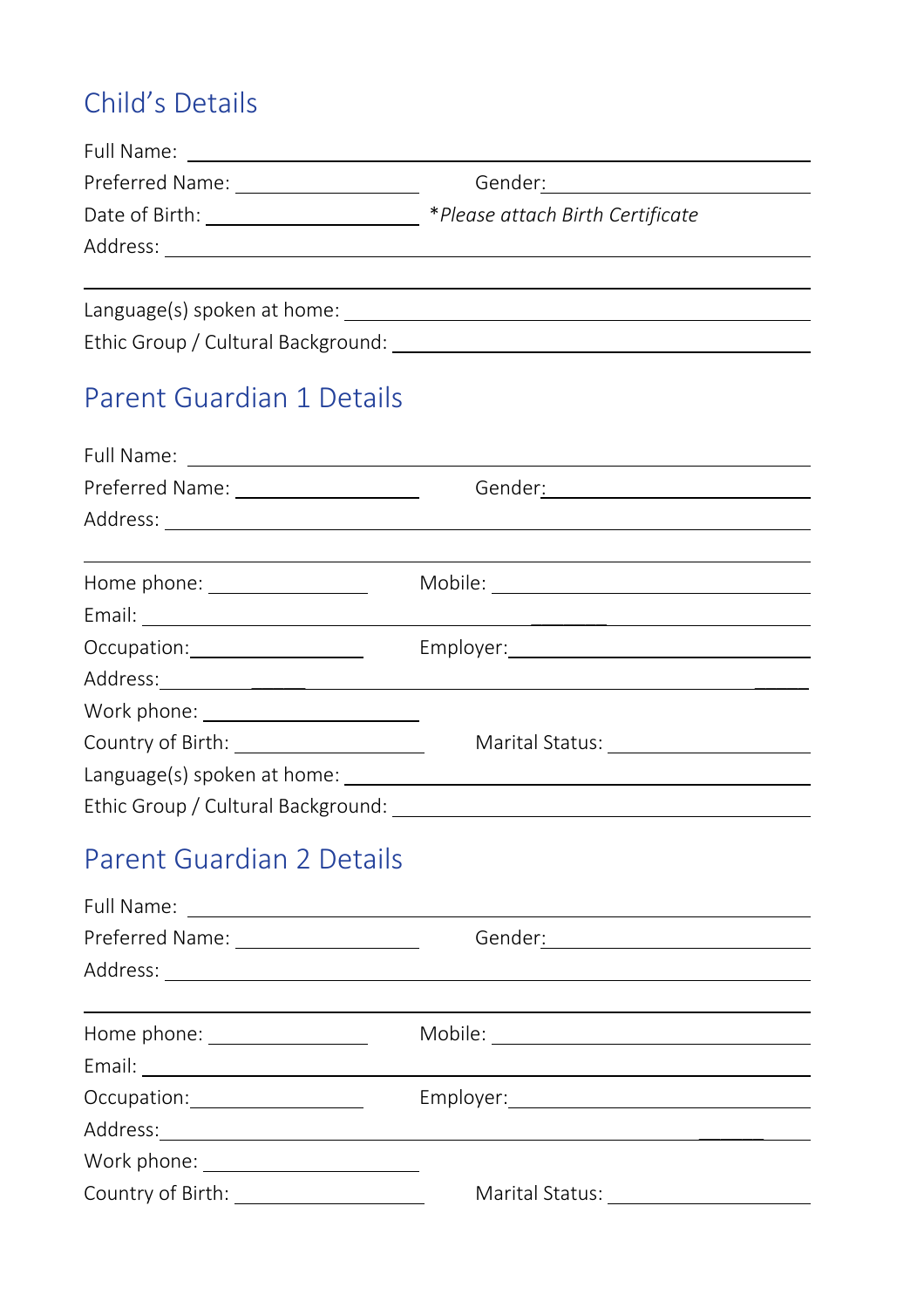Language(s) spoken at home:

Ethic Group / Cultural Background:

Is there any guardianship / Court orders / Parenting Orders / Parenting Plans in relation to the Child or access to the child? If yes, please provide details:

Is there any other court orders relating to the child's residence or the child's contact with a parent or other person? If yes, please provide details:

### Emergency Contact & Nominee Details (Other than Parent/Guardian)

An Emergency contact is an acknowledged person who, with the parents/guardian's authorisation, is allowed to give permission for the following;

- $\checkmark$  Authorised the taking of your child outside the service by a staff member of the service.
- $\checkmark$  Consent to the medical treatment of your child;
- $\checkmark$  Request or permit the administration of medication to your child;
- $\checkmark$  Collect your child if necessary

| Home/Work phone: __________________   | $\begin{picture}(150,10) \put(0,0){\vector(1,0){100}} \put(15,0){\vector(1,0){100}} \put(15,0){\vector(1,0){100}} \put(15,0){\vector(1,0){100}} \put(15,0){\vector(1,0){100}} \put(15,0){\vector(1,0){100}} \put(15,0){\vector(1,0){100}} \put(15,0){\vector(1,0){100}} \put(15,0){\vector(1,0){100}} \put(15,0){\vector(1,0){100}} \put(15,0){\vector(1,0){100}}$ |
|---------------------------------------|--------------------------------------------------------------------------------------------------------------------------------------------------------------------------------------------------------------------------------------------------------------------------------------------------------------------------------------------------------------------|
|                                       |                                                                                                                                                                                                                                                                                                                                                                    |
| Preferred Name: _____________________ | Relation to Child: \\sqrtdgs\sqrtdgs\sqrtdgs\sqrtdgs\sqrtdgs\sqrtdgs\sqrtdgs\sqrt                                                                                                                                                                                                                                                                                  |
|                                       |                                                                                                                                                                                                                                                                                                                                                                    |
| Home/Work phone: _________________    | Mobile: ____________________________                                                                                                                                                                                                                                                                                                                               |
|                                       |                                                                                                                                                                                                                                                                                                                                                                    |
|                                       | Relation to Child: \\sqrtdgs\\sqrtdgs\sqrtdgs\sqrtdgs\sqrtdgs\sqrtdgs\sqrtdgs\sqr                                                                                                                                                                                                                                                                                  |
|                                       |                                                                                                                                                                                                                                                                                                                                                                    |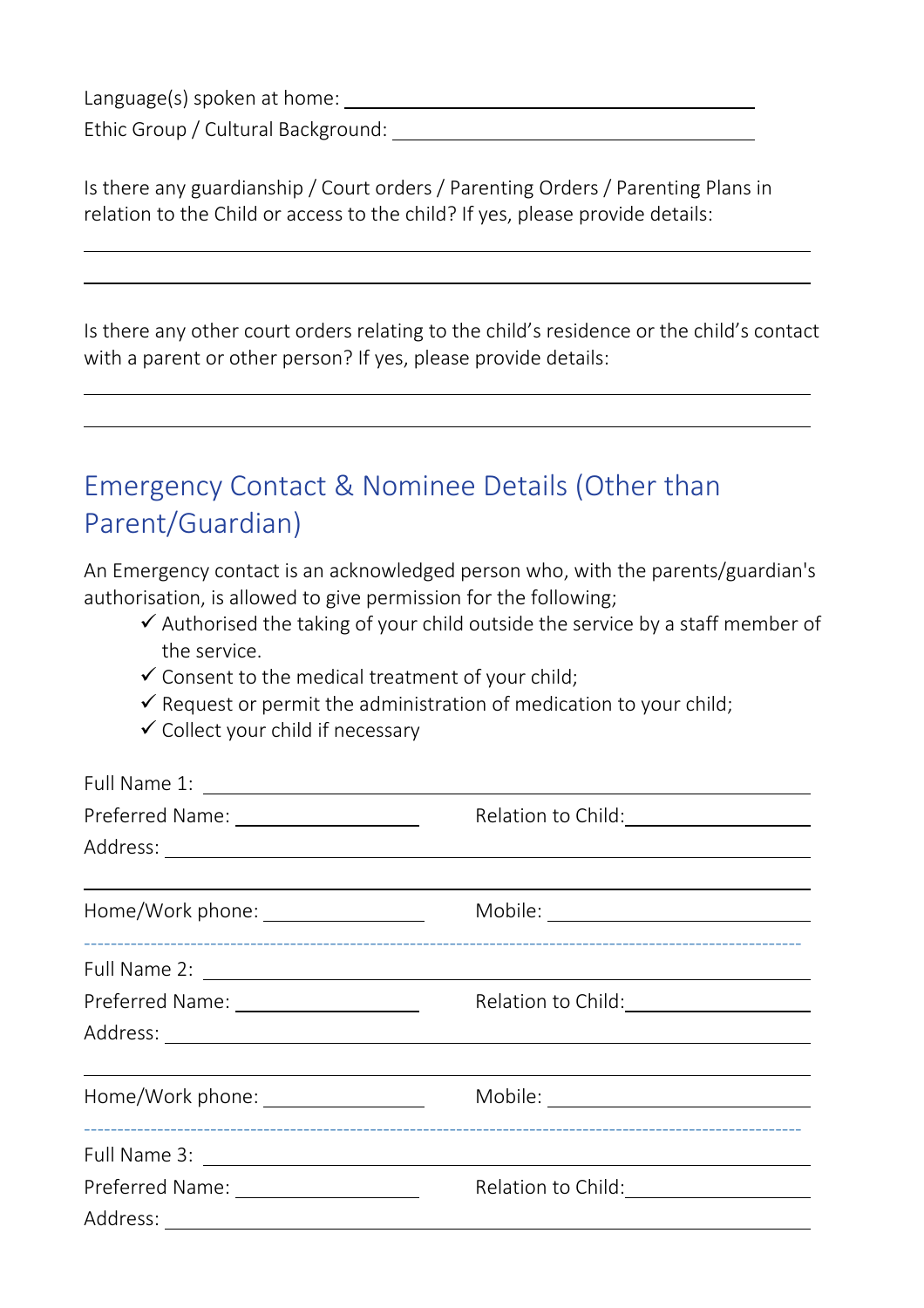| Home/Work phone: _________________         | Mobile: ____________________________                                              |  |  |
|--------------------------------------------|-----------------------------------------------------------------------------------|--|--|
|                                            |                                                                                   |  |  |
|                                            |                                                                                   |  |  |
| Preferred Name: ______________________     |                                                                                   |  |  |
|                                            |                                                                                   |  |  |
|                                            |                                                                                   |  |  |
| Home/Work phone: _________________         | Mobile: _____________________________                                             |  |  |
|                                            | Persons Authorised to Collect Child From Kindy Premises                           |  |  |
| If the same as above please tick this box: |                                                                                   |  |  |
|                                            |                                                                                   |  |  |
| Preferred Name: ________________________   | Relation to Child:                                                                |  |  |
|                                            |                                                                                   |  |  |
|                                            |                                                                                   |  |  |
|                                            |                                                                                   |  |  |
| Preferred Name: ____________________       | Relation to Child: \\sqrtdgs\\sqrtdgs\sqrtdgs\sqrtdgs\sqrtdgs\sqrtdgs\sqrtdgs\sqr |  |  |
|                                            |                                                                                   |  |  |
| Home/Work phone: __________________        |                                                                                   |  |  |
|                                            |                                                                                   |  |  |
|                                            |                                                                                   |  |  |
|                                            |                                                                                   |  |  |
|                                            |                                                                                   |  |  |
|                                            |                                                                                   |  |  |
| Preferred Name: ________________________   |                                                                                   |  |  |
|                                            |                                                                                   |  |  |
| Home/Work phone: _________________         |                                                                                   |  |  |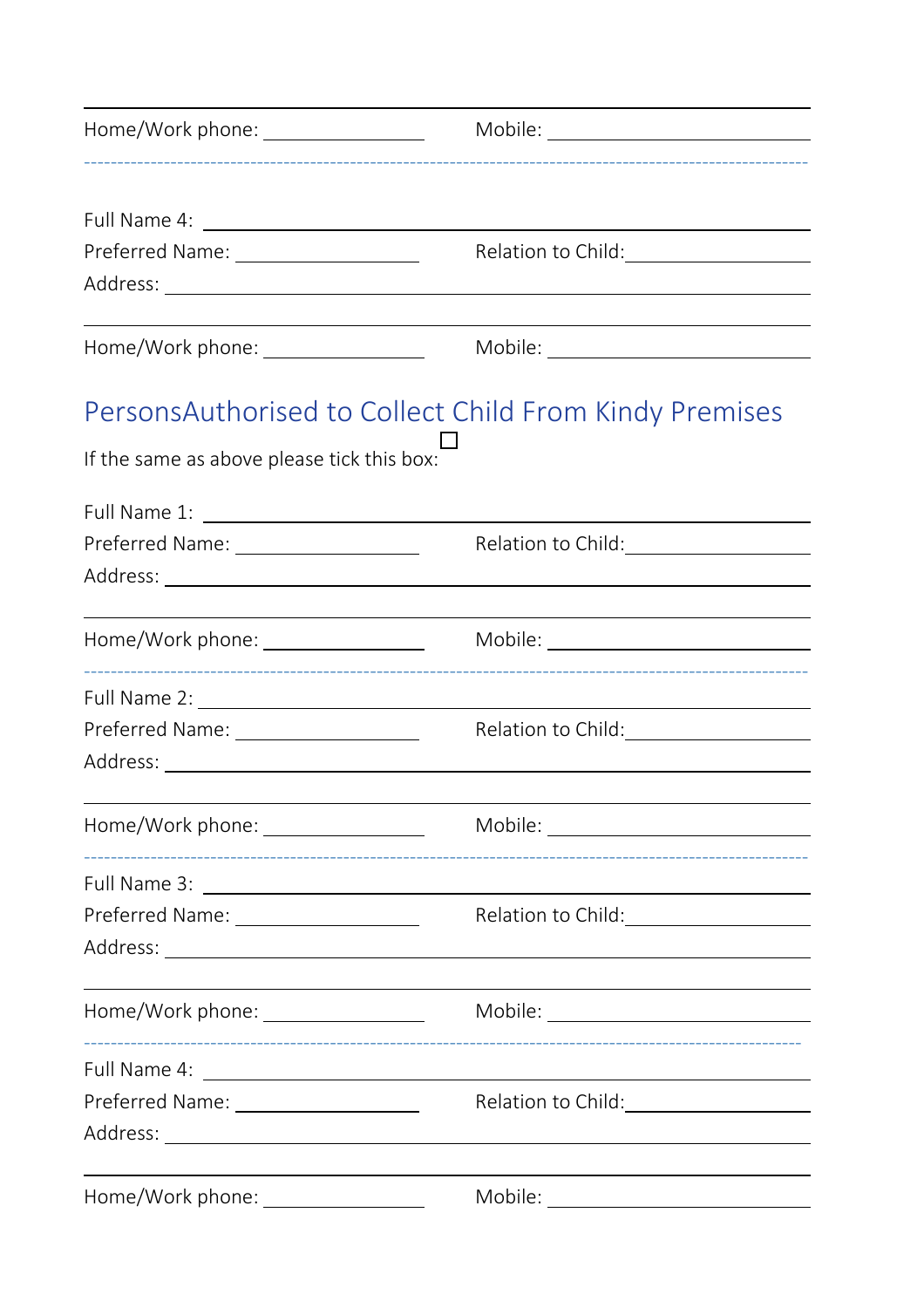## Special Needs

To assist in responding to individual requirements please detail any special needs your child has in the following area(s) that may affect his/her learning:

| Cultural: <u>Cultural: Executive Cultural</u>                                                                                                                                                                                                                                                                            |
|--------------------------------------------------------------------------------------------------------------------------------------------------------------------------------------------------------------------------------------------------------------------------------------------------------------------------|
|                                                                                                                                                                                                                                                                                                                          |
|                                                                                                                                                                                                                                                                                                                          |
| Any major fears or any traumatic experiences: __________________________________                                                                                                                                                                                                                                         |
| Is your child fully toilet trained (That is able to use the toilet independently?)                                                                                                                                                                                                                                       |
| Does your child have special words for toilet? _________________________________                                                                                                                                                                                                                                         |
| Does your child have special words for drink or anything else? _________________                                                                                                                                                                                                                                         |
| During rest time: $\boxed{\phantom{a}}$ I prefer my child to sleep<br>$\Box$ I prefer my child not to sleep $\Box$ It is my child's choice<br>Has your child previously experienced childcare setting? $\Box$ YES<br>$\Box$ NO<br>What interests your child eg, cars, Lego, dolls, books, favourite TV shows, dinosaurs, |
|                                                                                                                                                                                                                                                                                                                          |

### Medical Information

Has your child been diagnosed as at risk of anaphylaxis? \_\_\_\_\_\_\_\_\_\_\_\_\_\_\_\_\_\_\_\_\_\_\_ Does your child have any other medical conditions (eg. asthma, epilepsy, diabetes recurrent chest infections etc) that are relevant to the care of your child?

Does your child have any known allergies or Food allergies? *\*If yes to any of the above, please attach copy of your child's Medical Management Plan*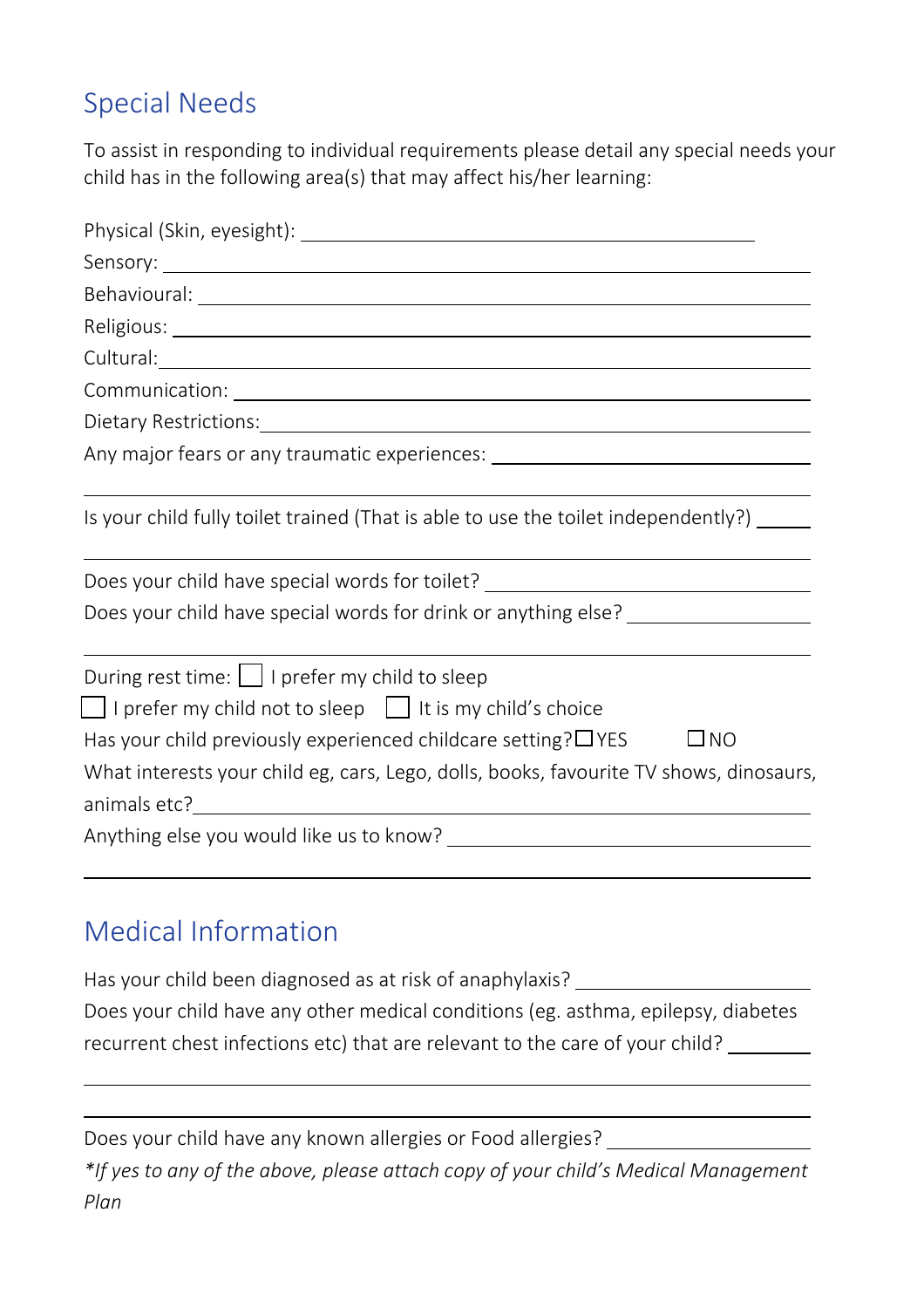|                                            |  | Fully Immunised? $\Box$ YES $\Box$ NO *Please attach copy of Immunisation Record                                                                                                                                              |
|--------------------------------------------|--|-------------------------------------------------------------------------------------------------------------------------------------------------------------------------------------------------------------------------------|
|                                            |  |                                                                                                                                                                                                                               |
|                                            |  |                                                                                                                                                                                                                               |
|                                            |  |                                                                                                                                                                                                                               |
|                                            |  |                                                                                                                                                                                                                               |
|                                            |  |                                                                                                                                                                                                                               |
|                                            |  |                                                                                                                                                                                                                               |
|                                            |  |                                                                                                                                                                                                                               |
| Telephone:________________________________ |  |                                                                                                                                                                                                                               |
|                                            |  |                                                                                                                                                                                                                               |
|                                            |  | Does your Child currently take medication on a regular basis? $\Box$ YES<br><b>INO</b>                                                                                                                                        |
|                                            |  | If yes, please give details: The manufacturer of the state of the state of the state of the state of the state of the state of the state of the state of the state of the state of the state of the state of the state of the |

All medication must be labelled with the child's name and dosage required. A medication authority form must be filled in and signed by Parent/Guardian for medication to be given. Any changes to this information you are required to notify Kindy in writing.

In the case of an emergency, staff can administer emergency medication if Parent/Guardian cannot be contacted (e.g. children's Panadol, Ventolin).

#### Registration Fee

A non-refundable registration fee is required to secure your child's place in our kindy. Upon completing this form, please return to Forrestdale Community Kindergarten and arrange to pay the \$100 registration fee. Our bank details are below:

> Forrestdale Community Kindergarten BSB – 036 019 Account Number – 194356 (Please write your surname as bank deposit description)

Included in your registration fee is the following:

- ✓ Portfolio Folder
- ✓ Communication Folder
- $\checkmark$  Bag Tag with your child's name on it
- $\checkmark$  All stationery that is shared in class
- ✓ Hand Towels/Face Washers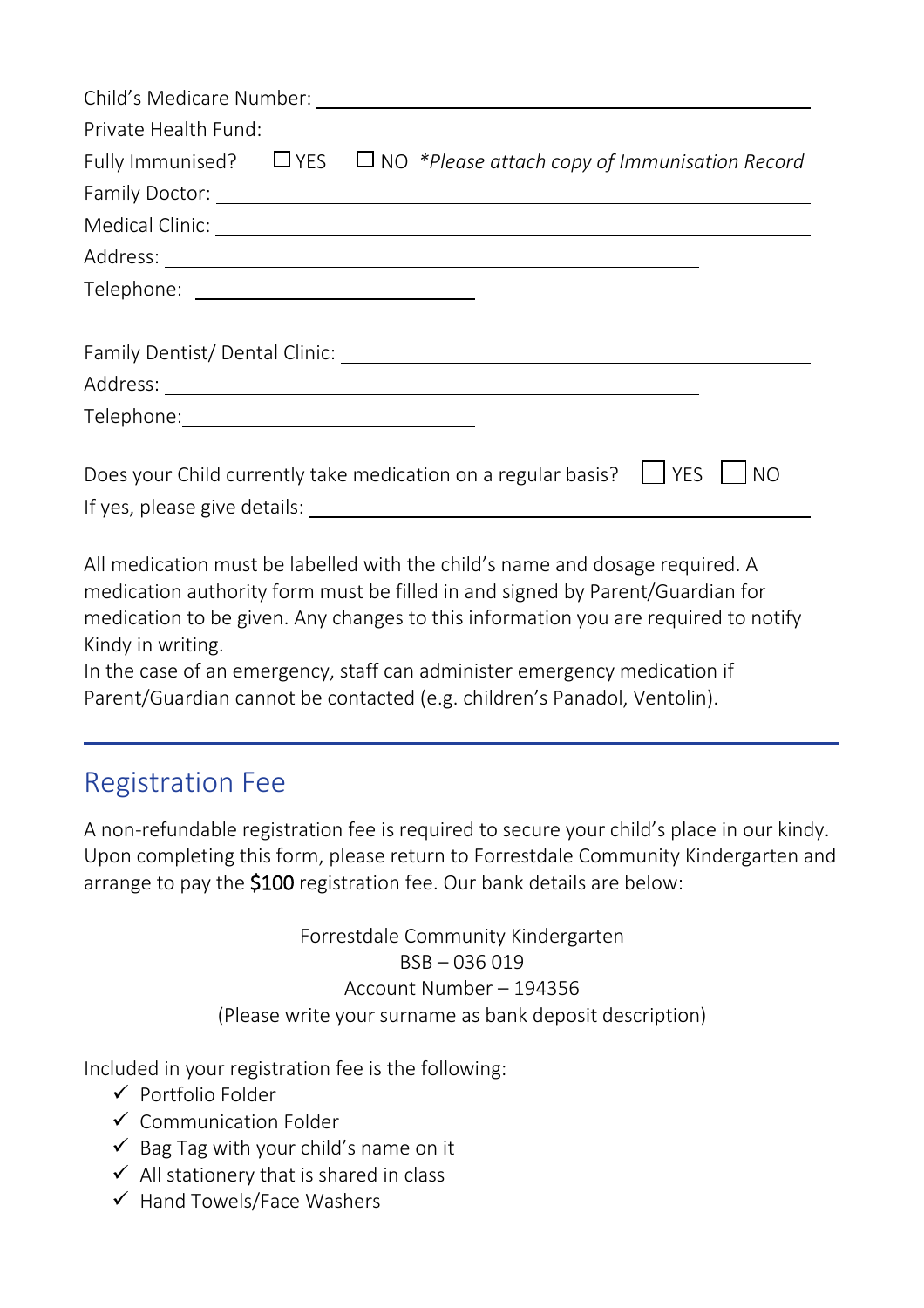When you have deposited the money, please send a confirmation email to [info@forrestdaleprekindy.com.au](mailto:info@forrestdaleprekindy.com.au)

Once the money has been deposited, a confirmation letter will be sent to you confirming which class your child is enrolled in.

### Parent/Guardian Permissions

I/We acknowledge that the information in this form is true and correct.

I/We understand that the money that I/we deposit into Forrestdale Community Kindergarten's bank account is a non-refundable registration fee.

I/We understand that I/we cannot be guaranteed my/our preferred day.

If for some reason I/we do not proceed with the enrolment after the registration fee payment has been made, then the money and placement at the kindy will be forfeited.

I/We understand that we are required to attend the Annual General Meeting (date and time TBA).

I/We hereby give permission to Forrestdale Kindy staff to seek medical advice from a registered medical practitioner, dental, hospital or ambulance service in case of emergency and agree to pay any expense incurred for medical treatment and transport (including ambulance fees).

I/We give consent for staff to apply sunscreen to my son/daughter while at the centre.

I / We give consent for visual images (e.g. photos and videos) of our son/daughter to be taken and used at the centre for the following purposes (please tick)

- $\Box$  Facebook
- $\Box$  Portfolios Group and/or Individual progress
- Website
- $\Box$  Flyers promoting our centre
- $\square$  Storypark

I acknowledge that part of the program activities includes displaying children's names e.g. sign in and out forms, birthday charts and the like.

I / We give consent for my/our child to participate in Special Day activities i.e. Christmas, Easter and Birthdays.

On occasion, we will possibly take the children out on short walks, to the park etc as part of our programming or as an end of term activity. You will be provided with